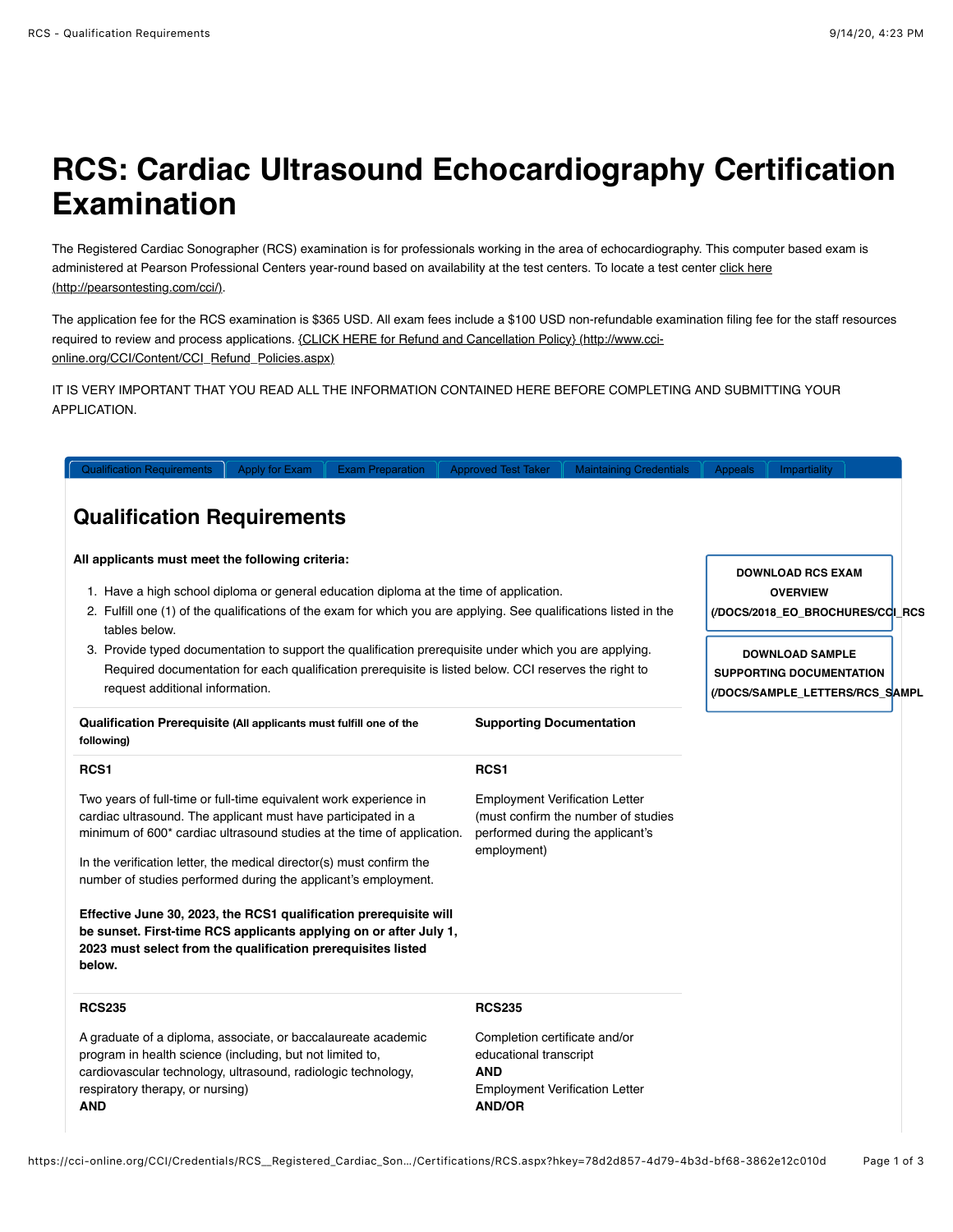One year full-time or full-time equivalent work experience in cardiac ultrasound (echocardiography)

#### **AND**

Performance of a minimum of 600\* cardiac ultrasound studies in their career, which is defined as work experience and/or clinical experience gained during a formal educational program.

In the verification letter(s) the medical and/or program director(s) must confirm the number of studies performed during the applicant's employment and/or during the academic program.

### **RCS4**

Applicant must be a graduate of a programmatically accredited program\*\* in cardiac ultrasound (echocardiography).

Clinical Experience Letter (only required for applicants submitting verification of the number of studies completed during a formal educational program)

#### **RCS4**

Completion certificate and/or educational transcript **AND** Student Verification Letter

*Students applying to take examination prior to graduation will be required to submit this documentation.*

### **RCS5**

A graduate of a NON-programmatically accredited program in cardiac ultrasound (echocardiography) which has a minimum of one year of specialty training and includes a minimum of 800 clinical hours in the specialty in which the examination is being requested.

IMPORTANT: If an individual's clinical hours were completed after graduation or if the hours are not a requirement for their educational program, then those hours WOULD NOT count toward the 800-hour minimum under qualification RCS5. All clinical hours must be earned in a setting in which patients are being tested or medically treated.

### **RCS6**

Active ultrasound credential holder with six (6) months of full-time or full-time equivalent work experience in cardiac ultrasound. The applicant must have participated in a minimum of 100 cardiac ultrasound studies\* at the time of application.

In the verification letter, the medical director(s) and/or clinical supervisor must confirm the number of studies performed during the applicant's employment and/or during the academic program.

# **RCS5**

Completion certificate and/or educational transcript **AND** Student Verification Letter **AND** Clinical Experience Letter

*Students applying to take examination prior to graduation will be required to submit this documentation.*

#### **RCS6**

Copy of wallet card showing date earned and active through date of ultrasound registry credential **AND**

Employment Verification Letter (must confirm the number of studies performed during the applicant's employment).

## **AND/OR**

Clinical Experience Letter (only required for applicants submitting verification of the number of studies completed during a formal educational program)

*\* If an individual's studies were conducted during a formal educational program, then those studies completed WOULD count toward the minimum cardiac ultrasound studies under qualifications RCS235 and RCS6.*

*\*\* An accredited program is accredited by an agency recognized by the Council for Higher Education Accreditation (CHEA), United States Department of Education (USDOE), or Canadian Medical Association (CMA) that specifically conducts programmatic accreditation for cardiovascular technology, diagnostic cardiac*